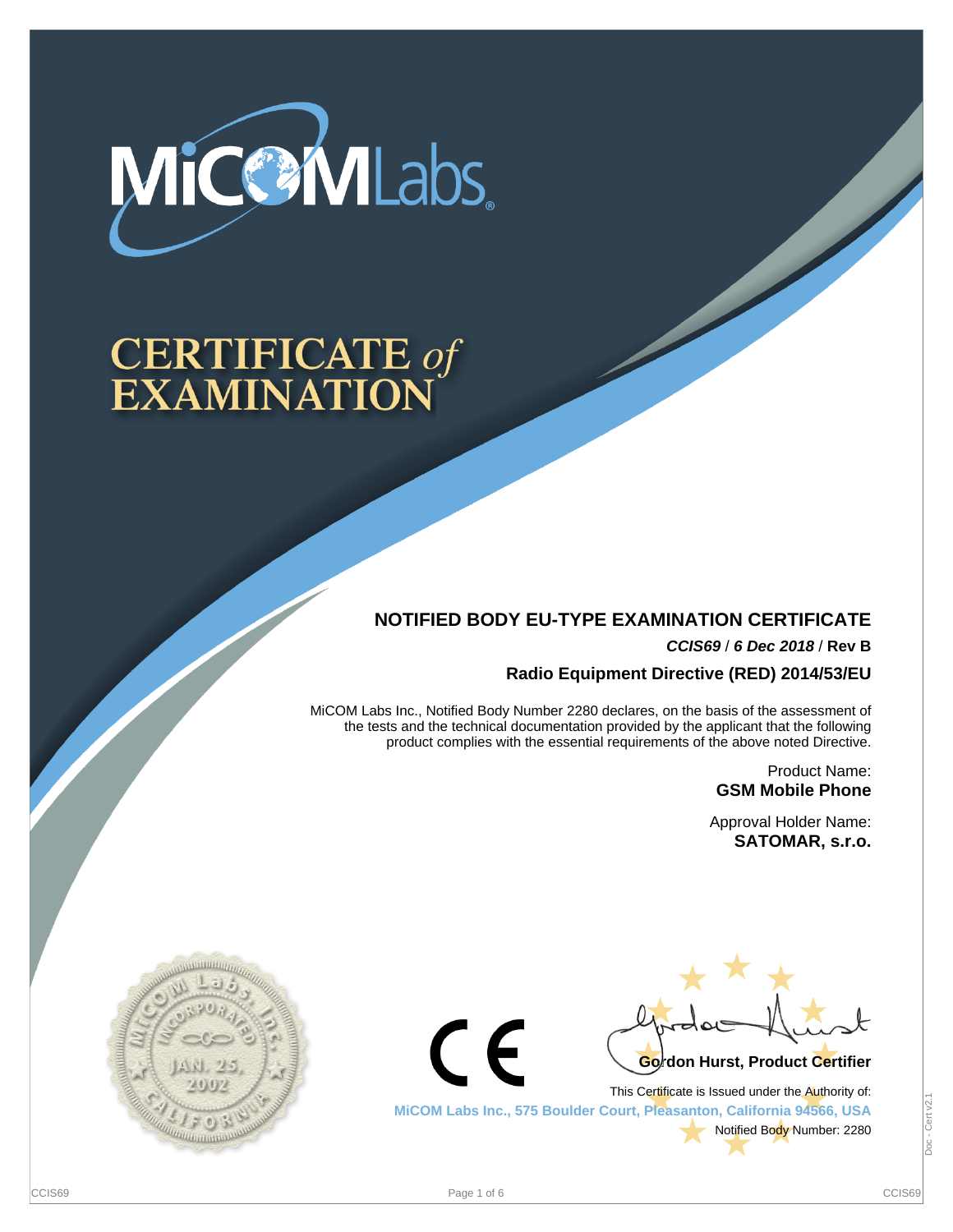

**for Radio Equipment Directive (RED) 2014/53/EU**

Product Name:

# **GSM Mobile Phone**

Product Model Numbers: **VF400,F240**

Brand Name: **CUBE1**

**Approval Holder: SATOMAR, s.r.o.** , Simackova 31, 628 00, Brno, Czech Republic

**Product Manufacturer: SATOMAR, s.r.o.** , Simackova 31, 628 00, Brno, Czech Republic

| <b>Standards</b>                             |                                                        |  |  |  |
|----------------------------------------------|--------------------------------------------------------|--|--|--|
| Group                                        | <b>Name</b>                                            |  |  |  |
| Article 3.1(a) Health & Safety               | EN 60950-1: 2006+ A11:2009 + A1:2010+ A12:2011+A2:2013 |  |  |  |
|                                              | EN 62479:2010                                          |  |  |  |
|                                              | EN 50360:2017                                          |  |  |  |
|                                              | EN 50566:2017                                          |  |  |  |
|                                              | EN 62209-1:2016                                        |  |  |  |
|                                              | EN 62209-2:2010                                        |  |  |  |
| Article 3.1(b) Electromagnetic Compatibility | Draft EN 301 489-1 V2.2.0                              |  |  |  |
|                                              | Draft EN 301 489-17 V3.2.0                             |  |  |  |
|                                              | Draft EN 301 489-52 V1.1.0                             |  |  |  |
|                                              | EN 55032:2015                                          |  |  |  |
|                                              | EN 55035:2017                                          |  |  |  |
|                                              | EN 61000-3-2:2014                                      |  |  |  |
|                                              | EN 61000-3-3:2013                                      |  |  |  |
| Article 3.2 Effective Use of Spectrum        | EN 301 511 V12.5.1                                     |  |  |  |
|                                              | EN 300 328 V2.1.1                                      |  |  |  |
|                                              | Final draft EN 303 345 V1.1.7                          |  |  |  |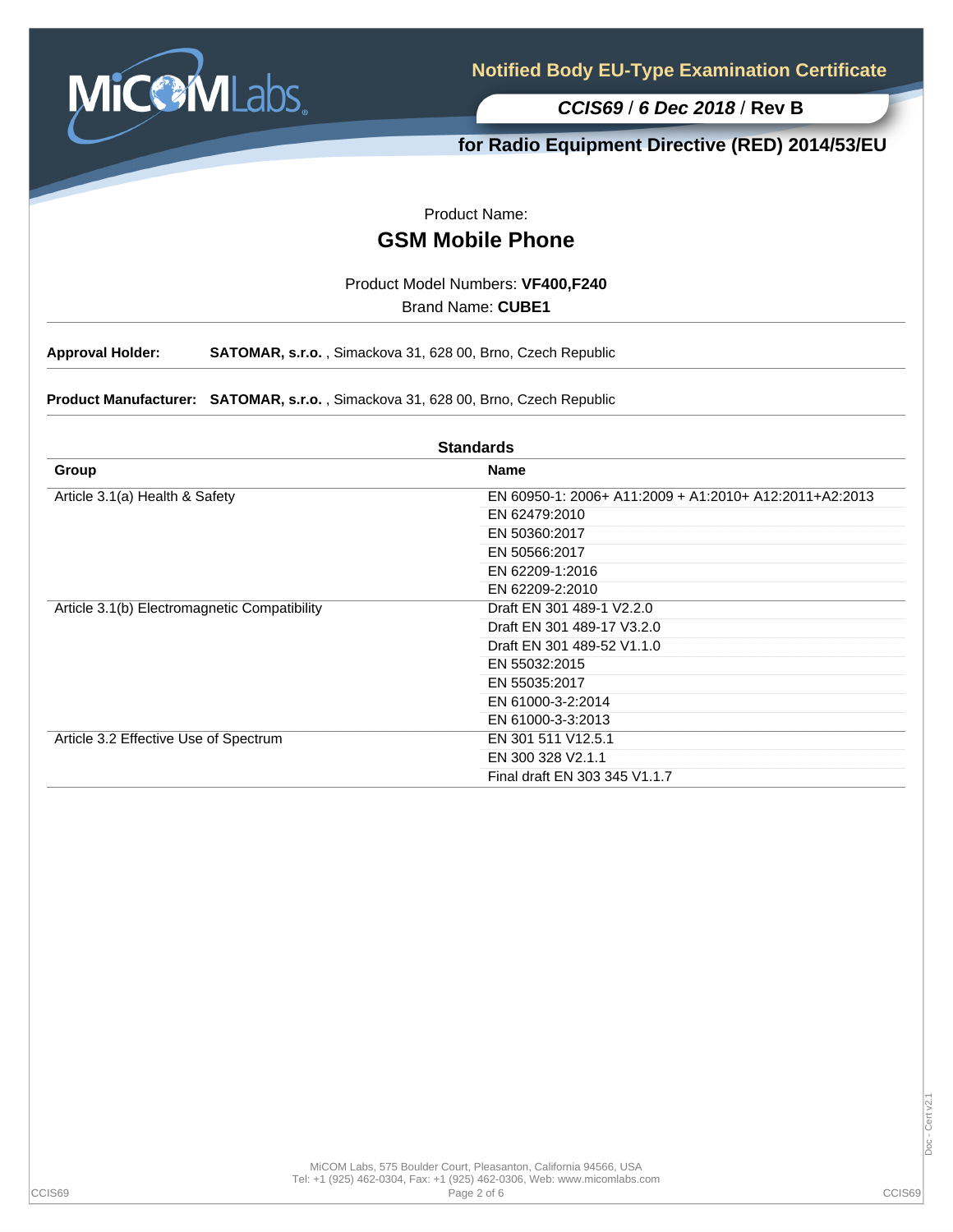

## **for Radio Equipment Directive (RED) 2014/53/EU**

## **Annex 1 to EU-Type Examination**

#### **EU-Type examination on the essential requirements Article 3**

| Article 3.1 - a) Health and Safety                                   | Assessed       |
|----------------------------------------------------------------------|----------------|
| Article 3.1 - b) Electromagnetic compatibility                       | Assessed       |
| Article 3.2 - Effective use of radio spectrum                        | Assessed       |
| Article 3.3 - a) interworks with Accessories/Chargers                | Not Applicable |
| Article 3.3 - b) interworks with Radio Networks                      | Not Applicable |
| Article 3.3 - c) can connect to interfaces                           | Not Applicable |
| Article 3.3 - d) does not harm the network, misuse network resources | Not Applicable |
| Article 3.3 - e) privacy protections                                 | Not Applicable |
| Article 3.3 - f) fraud protections                                   | Not Applicable |
| Article 3.3 - g) emergency services access                           | Not Applicable |
| Article 3.3 - h) assist users with disabilities                      | Not Applicable |
| Article 3.3 - i) integrity of software                               | Not Applicable |

| <b>Description of Apparatus</b> |                         |  |  |  |
|---------------------------------|-------------------------|--|--|--|
| Company Name                    | SATOMAR, s.r.o.         |  |  |  |
| Certification No.               | CCIS69                  |  |  |  |
| Issue Date / Rev                | 6 Dec 2018 / Rev B      |  |  |  |
| <b>Equipment Description</b>    | <b>GSM Mobile Phone</b> |  |  |  |
| <b>Hardware Version</b>         | <b>CT227 MAIN V1.1</b>  |  |  |  |
| Firmware Version                |                         |  |  |  |

**CT227\_CUBE1\_VF400\_V01-20181126**

### **Emission Information**

| Frequency         |               |               | <b>RF Power</b>                   |          |             |                          |
|-------------------|---------------|---------------|-----------------------------------|----------|-------------|--------------------------|
| <b>Technology</b> |               |               | <b>Emission Designator</b>        |          |             |                          |
|                   | From          | То            |                                   | Max.     | Type        | <b>Field Strength</b>    |
| GSM 900 UL/DL     | 880/925 MHz   | 915/960 MHz   | GXW                               | 33.35dBm | Conducted   | $\overline{\phantom{a}}$ |
| DCS 1800 UL/DL    | 1710/1805 MHz | 1785/1880 MHz | GXW                               | 30.32dBm | Conducted   | $\sim$                   |
| Bluetooth/BLE     | 2402 MHz      | 2480 MHz      | F <sub>1</sub> D.G <sub>1</sub> D | 3.06dBm  | <b>EIRP</b> | $- -$                    |
| FM (RX only)      | 87.5 MHz      | 108 MHz       |                                   | $- -$    | $- -$       | $- -$                    |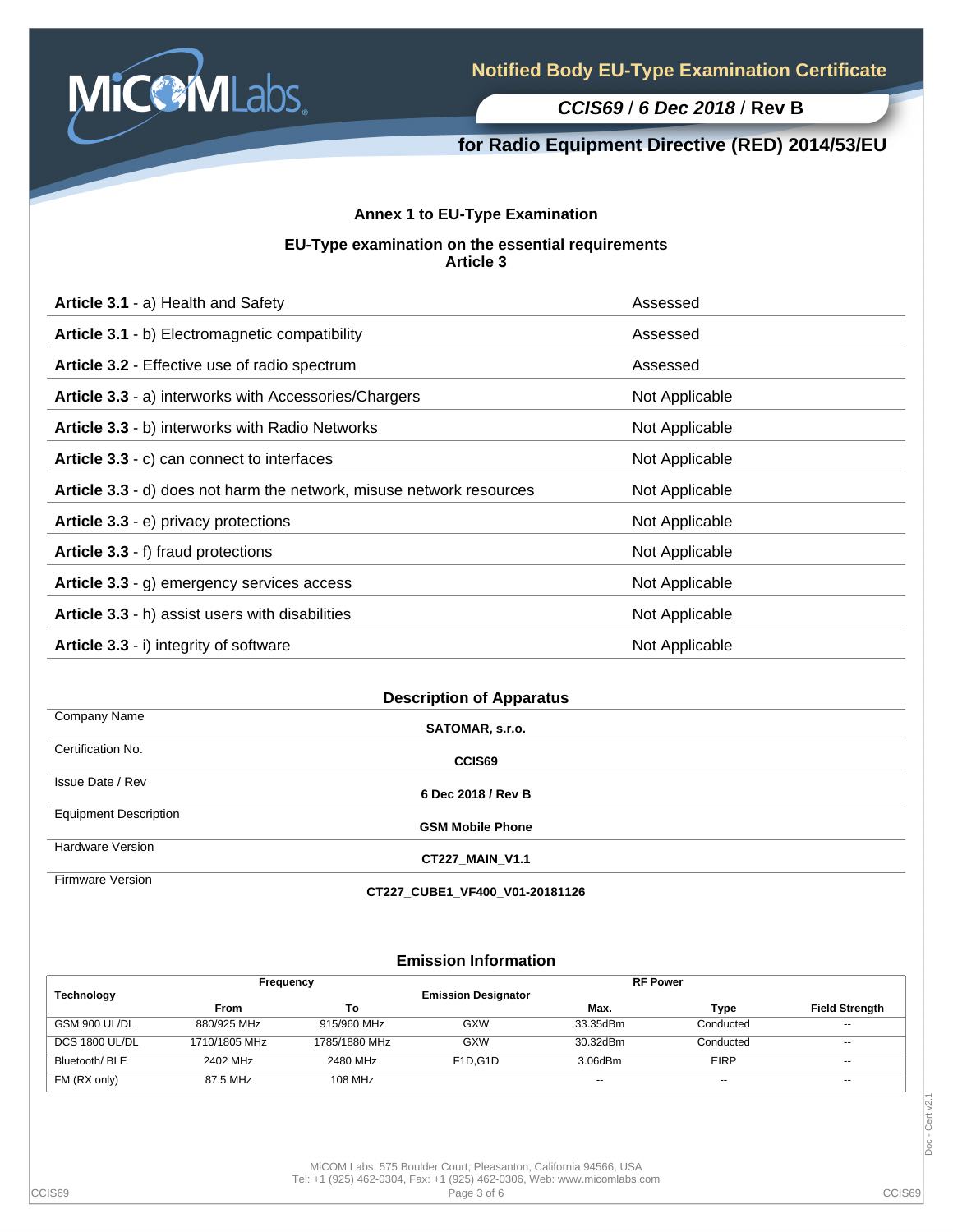

## **for Radio Equipment Directive (RED) 2014/53/EU**

#### **Technical Construction File Details: (Documents Reviewed)**

#### **Technical Report(s):**

Article 3.1(a) Health & Safety: CCISE181003706 CCISS181001501 CCISE181003801 Article 3.1(b) Electromagnetic Compatibility: CCISE181003701 CCISE181003703 Article 3.2 Effective Use of Spectrum: CCISE181003702 CCISE181003704 CCISE181003705

**Supporting Documentation:** Service Agreement Agent Authorization EU Application EU Declaration of Conformity Block Diagram BOM or Parts List External Photographs Internal Photographs Label and its Location Operational Description PCB Layout **Schematics** Test Setup - EU User Manual Battery report: A001B20160603046-1 Risk Assessment

**Scope**

This EU-Type Examination Certificate is given in respect of compliance of radio spectrum use Article 3 Paragraph 2 of the RED Directive 2014/53/EU. The scope of the evaluation and this certificate relates only to those items identified in 'Annex 1 to EU - Type Examination Certificate' for the specific product and Certificate number referenced above.

EU Type Examination was performed according to Module B: EU-type examination procedure per Annex III the Directive on the essential requirements in Article 3, for the specific product and Certificate Number referenced above.

This EU Type Examination Certificate is based upon the review of the Technical Documentation and supporting evidence for the adequacy of the technical design solution, it is only valid in conjunction with the attached Annexes. The scope of this statement relates to a single sample of the apparatus identified above and of the submitted documents only.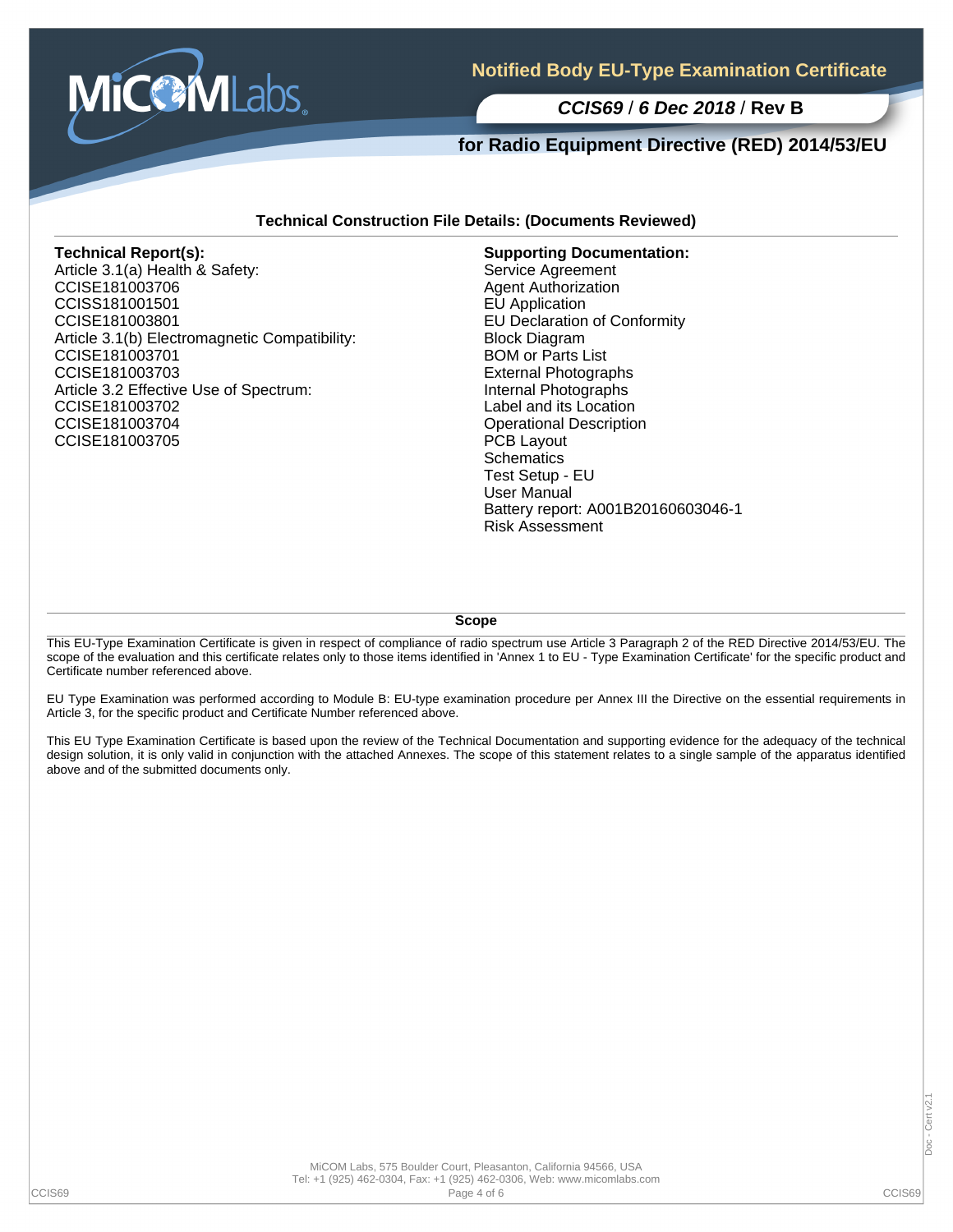

## **for Radio Equipment Directive (RED) 2014/53/EU**

#### **Annex 2 to EU-Type Examination Obligations of the Applicant**

#### **Ref RED 2014/53/EU Article 10 - Obligations of manufacturers**

1. When placing their radio equipment on the market, manufacturers shall ensure that it has been designed and manufactured in accordance with the essential requirements set out in Article 3.

2. Manufacturers shall ensure that radio equipment shall be so constructed that it can be operated in at least one Member State without infringing applicable requirements on the use of radio spectrum.

3. Manufacturers shall draw up the technical documentation referred to in Article 21 and carry out the relevant conformity assessment procedure referred to in Article 17 or have it carried out. Where compliance of radio equipment with the applicable requirements has been demonstrated by that conformity assessment procedure, manufacturers shall draw up an EU declaration of conformity and affix the CE marking.

4. Manufacturers shall keep the technical documentation and the EU declaration of conformity for 10 years after the radio equipment has been placed on the market.

5. Manufacturers shall ensure that procedures are in place for series production to remain in conformity with this Directive. Changes in radio equipment design or characteristics and changes in the harmonised standards or in other technical specifications by reference to which conformity of radio equipment is declared shall be adequately taken into account.

When deemed appropriate with regard to the risks presented by radio equipment, manufacturers shall, to protect the health and safety of end-users, carry out sample testing of radio equipment made available on the market, investigate, and, if necessary, keep a register of complaints, of non-conforming radio equipment and radio equipment recalls, and shall keep distributors informed of any such monitoring.

6. Manufacturers shall ensure that radio equipment which they have placed on the market bears a type, batch or serial number or other element allowing its identification, or, where the size or nature of the radio equipment does not allow it, that the required information is provided on the packaging, or in a document accompanying the radio equipment.

7. Manufacturers shall indicate on the radio equipment their name, registered trade name or registered trade mark and the postal address at which they can be contacted or, where the size or nature of radio equipment does not allow it, on its packaging, or in a document accompanying the radio equipment. The address shall indicate a single point at which the manufacturer can be contacted. The contact details shall be in a language easily understood by end-users and market surveillance authorities.

8. Manufacturers shall ensure that the radio equipment is accompanied by instructions and safety information in a language which can be easily understood by consumers and other end-users, as determined by the Member State concerned. Instructions shall include the information required to use radio equipment in accordance with its intended use. Such information shall include, where applicable, a description of accessories and components, including software, which allow the radio equipment to operate as intended. Such instructions and safety information, as well as any labelling, shall be clear, understandable and intelligible.

The following information shall also be included in the case of radio equipment intentionally emitting radio waves:

(a) frequency band(s) in which the radio equipment operates;

(b) maximum radio-frequency power transmitted in the frequency band(s) in which the radio equipment operates.

9. Manufacturers shall ensure that each item of radio equipment is accompanied by a copy of the EU declaration of conformity or by a simplified EU declaration of conformity. Where a simplified EU declaration of conformity is provided, it shall contain the exact internet address where the full text of the EU declaration of conformity can be obtained.

10. In cases of restrictions on putting into service or of requirements for authorisation of use, information available on the packaging shall allow the identification of the Member States or the geographical area within a Member State where restrictions on putting into service or requirements for authorisation of use exist. Such information shall be completed in the instructions accompanying the radio equipment. The Commission may adopt implementing acts specifying how to present that information. Those implementing acts shall be adopted in accordance with the advisory procedure referred to in Article 45(2).